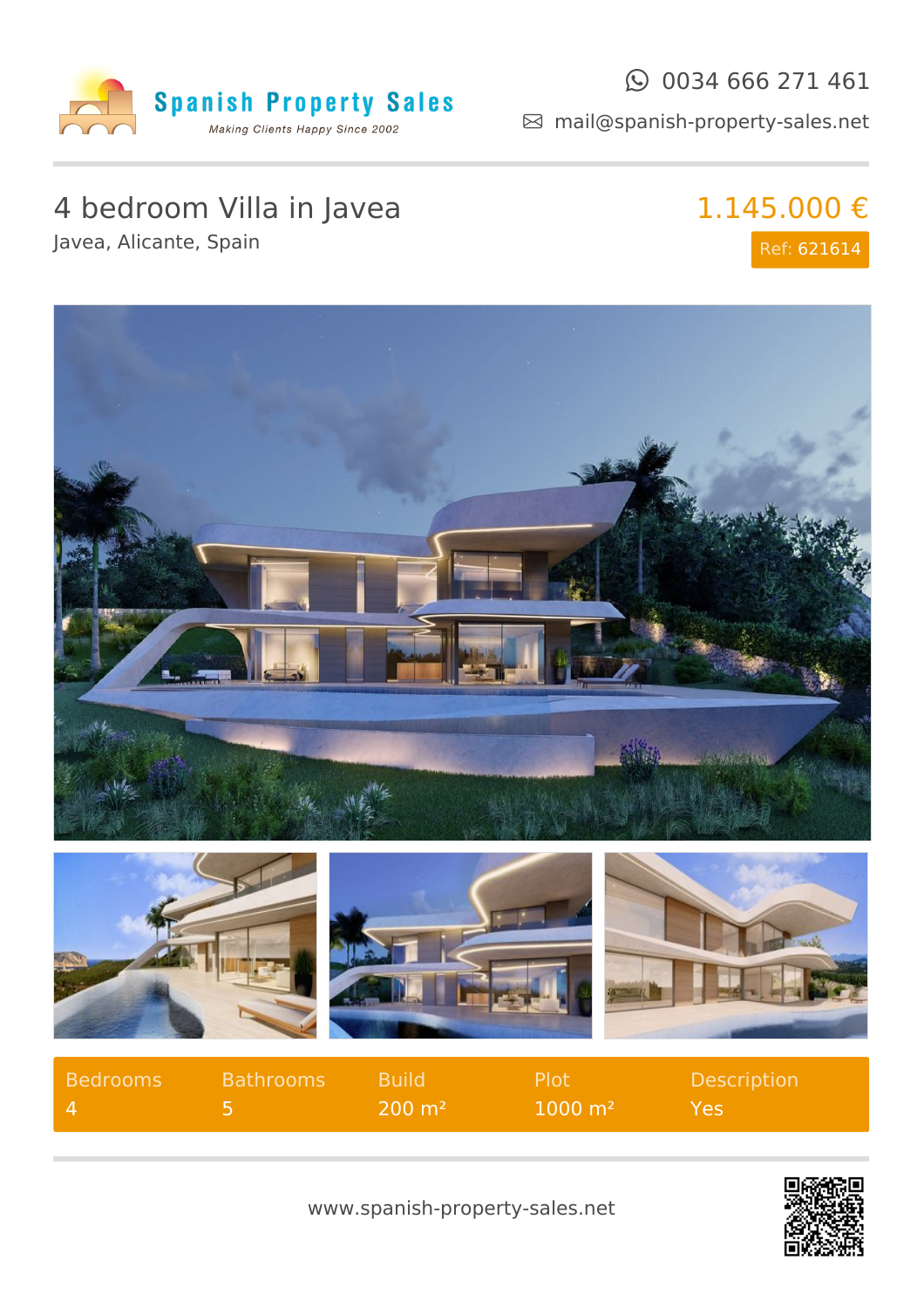

mail@spanish-property-sales.net

### 4 bedroom Villa in Javea

Javea, Alicante, Spain



#### Description

This unique Villa, with an organic and contemporary design, is in the Monte Olimpo Urbanization in Jávea. With panoramic views of the sea and the mountains in a privileged location, it is located a short distance from the beach and in one of the most modern urbanizations in the area. On its main floor, the rooms are organized through open spaces, lounge areas, dining room and fully equipped designer kitchen, there is also a guest toilet and a bedroom with an en-suite bathroom. On the upper level is the master suite, which enjoys the best views of the Villa, it includes the master bathroom, a large built-in wardrobe and a private terrace. Two more bedrooms are located on this level. The 4 bedrooms are complete with fitted wardrobes and en-suite bathrooms. With its free and organic lines, this villa brings you closer to nature with its large windows and high ceilings. The elegant and bright interior space opens onto the large terraces and infinity pool, creating the perfect environment to enjoy long sunny days.